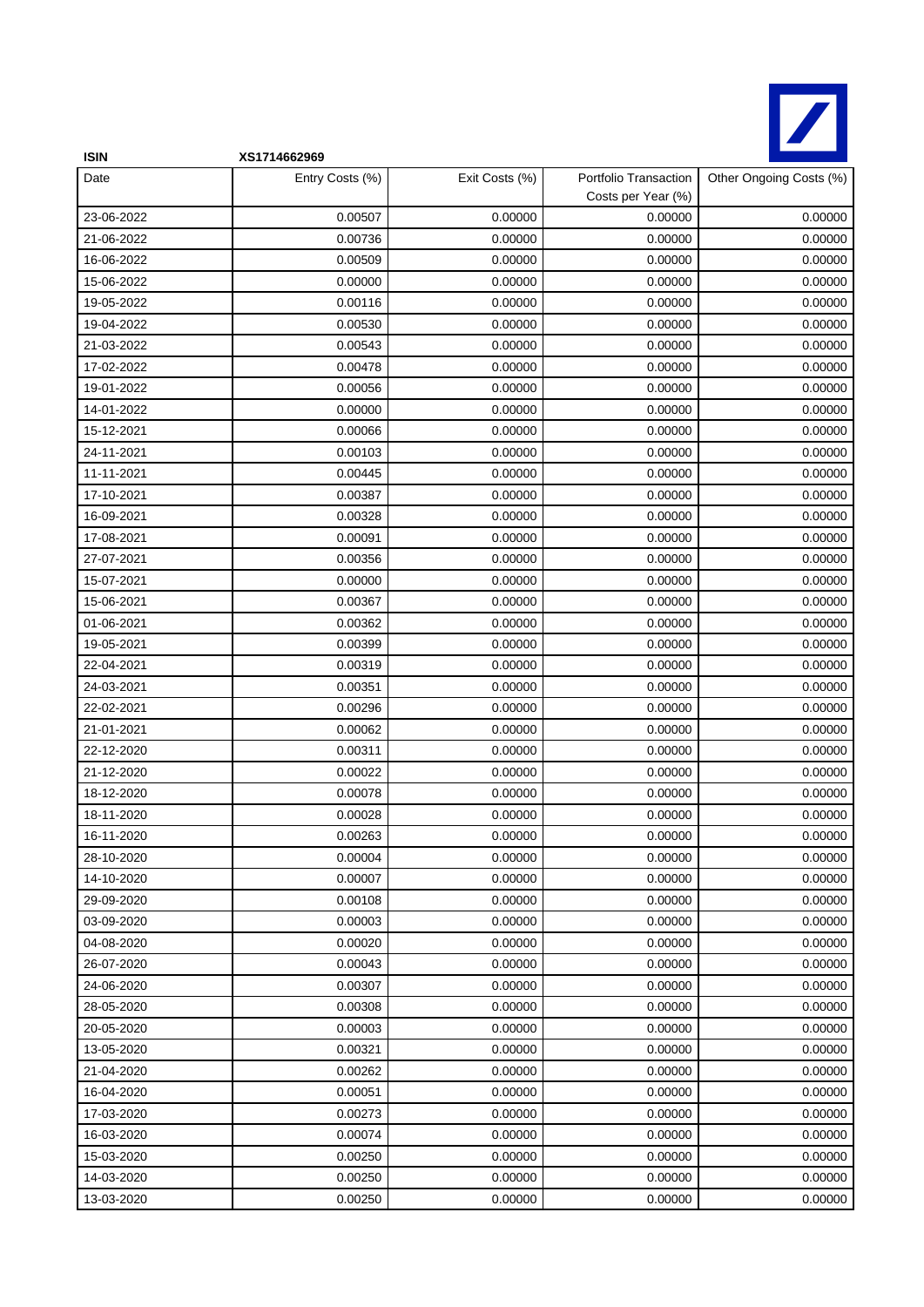| 12-03-2020 | 0.00090 | 0.00000 | 0.00000 | 0.00000 |
|------------|---------|---------|---------|---------|
| 11-03-2020 | 0.00110 | 0.00000 | 0.00000 | 0.00000 |
| 10-03-2020 | 0.00003 | 0.00000 | 0.00000 | 0.00000 |
| 09-03-2020 | 0.00215 | 0.00000 | 0.00000 | 0.00000 |
| 08-03-2020 | 0.00282 | 0.00000 | 0.00000 | 0.00000 |
| 07-03-2020 | 0.00282 | 0.00000 | 0.00000 | 0.00000 |
| 06-03-2020 | 0.00282 | 0.00000 | 0.00000 | 0.00000 |
| 05-03-2020 | 0.00068 | 0.00000 | 0.00000 | 0.00000 |
| 04-03-2020 | 0.00161 | 0.00000 | 0.00000 | 0.00000 |
| 03-03-2020 | 0.00025 | 0.00000 | 0.00000 | 0.00000 |
| 02-03-2020 | 0.00037 | 0.00000 | 0.00000 | 0.00000 |
| 01-03-2020 | 0.00043 | 0.00000 | 0.00000 | 0.00000 |
| 29-02-2020 | 0.00043 | 0.00000 | 0.00000 | 0.00000 |
| 28-02-2020 | 0.00043 | 0.00000 | 0.00000 | 0.00000 |
| 27-02-2020 | 0.00086 | 0.00000 | 0.00000 | 0.00000 |
| 26-02-2020 | 0.00245 | 0.00000 | 0.00000 | 0.00000 |
| 25-02-2020 | 0.00055 | 0.00000 | 0.00000 | 0.00000 |
| 24-02-2020 | 0.00272 | 0.00000 | 0.00000 | 0.00000 |
| 23-02-2020 | 0.00027 | 0.00000 | 0.00000 | 0.00000 |
| 22-02-2020 | 0.00027 | 0.00000 | 0.00000 | 0.00000 |
| 21-02-2020 | 0.00027 | 0.00000 | 0.00000 | 0.00000 |
| 20-02-2020 | 0.00186 | 0.00000 | 0.00000 | 0.00000 |
| 19-02-2020 | 0.00026 | 0.00000 | 0.00000 | 0.00000 |
| 18-02-2020 | 0.00185 | 0.00000 | 0.00000 | 0.00000 |
| 17-02-2020 | 0.00026 | 0.00000 | 0.00000 | 0.00000 |
| 16-02-2020 | 0.00239 | 0.00000 | 0.00000 | 0.00000 |
| 15-02-2020 | 0.00239 | 0.00000 | 0.00000 | 0.00000 |
| 14-02-2020 | 0.00239 | 0.00000 | 0.00000 | 0.00000 |
| 13-02-2020 | 0.00213 | 0.00000 | 0.00000 | 0.00000 |
| 12-02-2020 | 0.00053 | 0.00000 | 0.00000 | 0.00000 |
| 11-02-2020 | 0.00240 | 0.00000 | 0.00000 | 0.00000 |
| 10-02-2020 | 0.00027 | 0.00000 | 0.00000 | 0.00000 |
| 09-02-2020 | 0.00080 | 0.00000 | 0.00000 | 0.00000 |
| 08-02-2020 | 0.00080 | 0.00000 | 0.00000 | 0.00000 |
| 07-02-2020 | 0.00080 | 0.00000 | 0.00000 | 0.00000 |
| 06-02-2020 | 0.00239 | 0.00000 | 0.00000 | 0.00000 |
| 05-02-2020 | 0.00000 | 0.00000 | 0.00000 | 0.00000 |
| 04-02-2020 | 0.00005 | 0.00000 | 0.00000 | 0.00000 |
| 03-02-2020 | 0.00081 | 0.00000 | 0.00000 | 0.00000 |
| 02-02-2020 | 0.00081 | 0.00000 | 0.00000 | 0.00000 |
| 01-02-2020 | 0.00081 | 0.00000 | 0.00000 | 0.00000 |
| 31-01-2020 | 0.00081 | 0.00000 | 0.00000 | 0.00000 |
| 30-01-2020 | 0.00186 | 0.00000 | 0.00000 | 0.00000 |
| 29-01-2020 | 0.00124 | 0.00000 | 0.00000 | 0.00000 |
| 28-01-2020 | 0.00219 | 0.00000 | 0.00000 | 0.00000 |
| 27-01-2020 | 0.00051 | 0.00000 | 0.00000 | 0.00000 |
| 26-01-2020 | 0.00027 | 0.00000 | 0.00000 | 0.00000 |
| 24-01-2020 | 0.00027 | 0.00000 | 0.00000 | 0.00000 |
| 22-01-2020 | 0.00239 | 0.00000 | 0.00000 | 0.00000 |
| 22-01-2020 | 0.00239 | 0.00000 | 0.00000 | 0.00000 |
| 21-01-2020 | 0.00213 | 0.00000 | 0.00000 | 0.00000 |
| 20-01-2020 | 0.00264 | 0.00000 | 0.00000 | 0.00000 |
| 19-01-2020 | 0.00264 | 0.00000 | 0.00000 | 0.00000 |